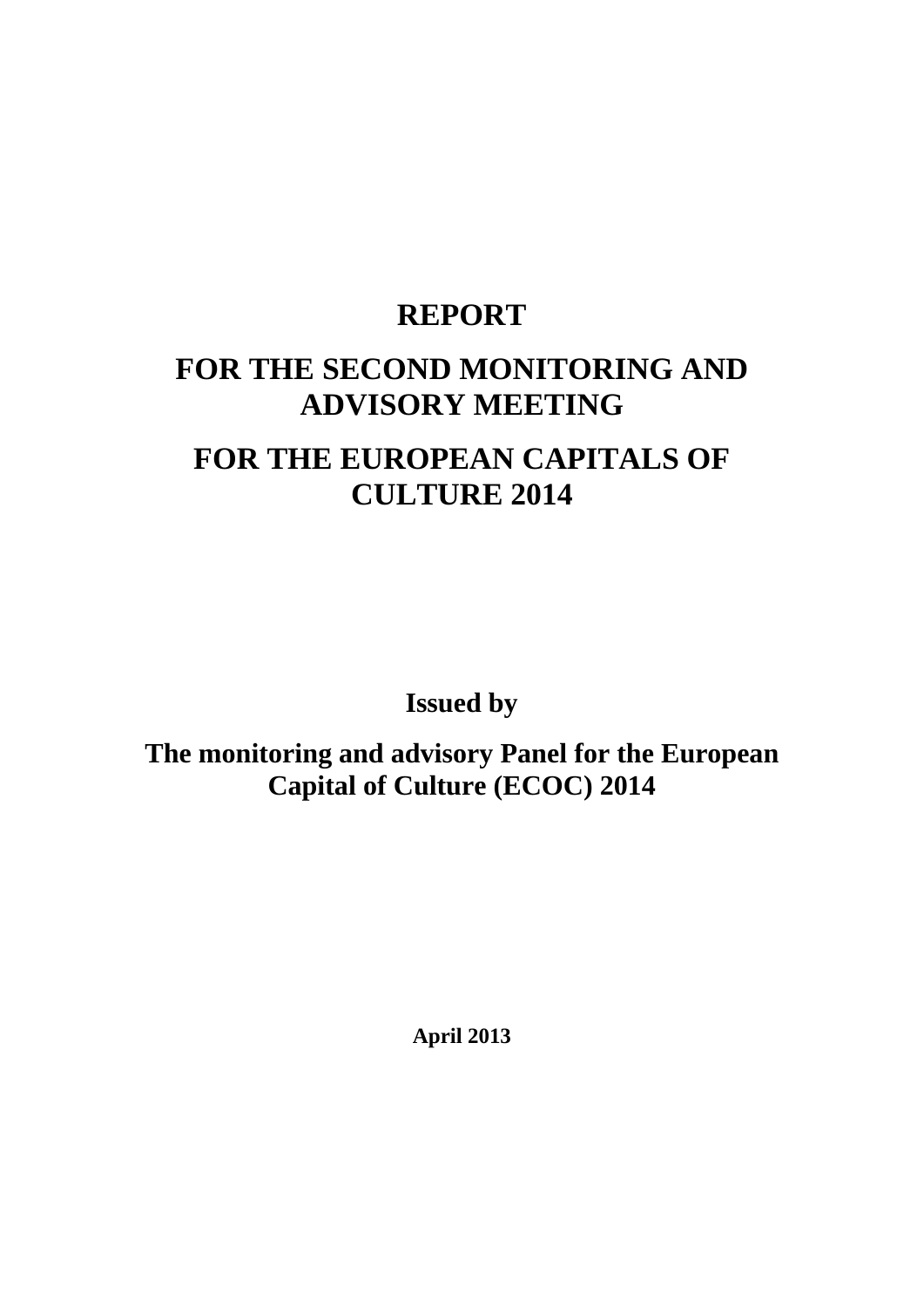| 1.                    |      |                                                                    |  |
|-----------------------|------|--------------------------------------------------------------------|--|
|                       | 1.1. | The European Capital of Culture initiative: monitoring process and |  |
|                       | 1.2. |                                                                    |  |
|                       | 1.3. | Remarks made by the Panel about the European Capitals of Culture   |  |
|                       |      | 1.3.1.                                                             |  |
|                       |      | 1.3.2                                                              |  |
| 2.                    |      | SECOND MEETING OF THE MONITORING AND ADVISORY PANEL                |  |
|                       | 2.1. |                                                                    |  |
|                       | 2.2. |                                                                    |  |
|                       |      | 2.2.1.                                                             |  |
|                       |      | 2.2.2.                                                             |  |
| 3.                    |      | SUMMARY OF THE PRESENTATION OF THE 2014 ECOCS AND                  |  |
|                       | 3.1. |                                                                    |  |
|                       | 3.2. |                                                                    |  |
| $\mathcal{A}_{\cdot}$ |      |                                                                    |  |
|                       | 4.1. |                                                                    |  |
|                       | 4.2. |                                                                    |  |
| 5 <sub>1</sub>        |      | THE REQUIREMENTS FOR AWARDING THE MELINA MERCOURI                  |  |
| 6                     | THE. | PANEL'S RECOMMENDATION REGARDING THE MELINA                        |  |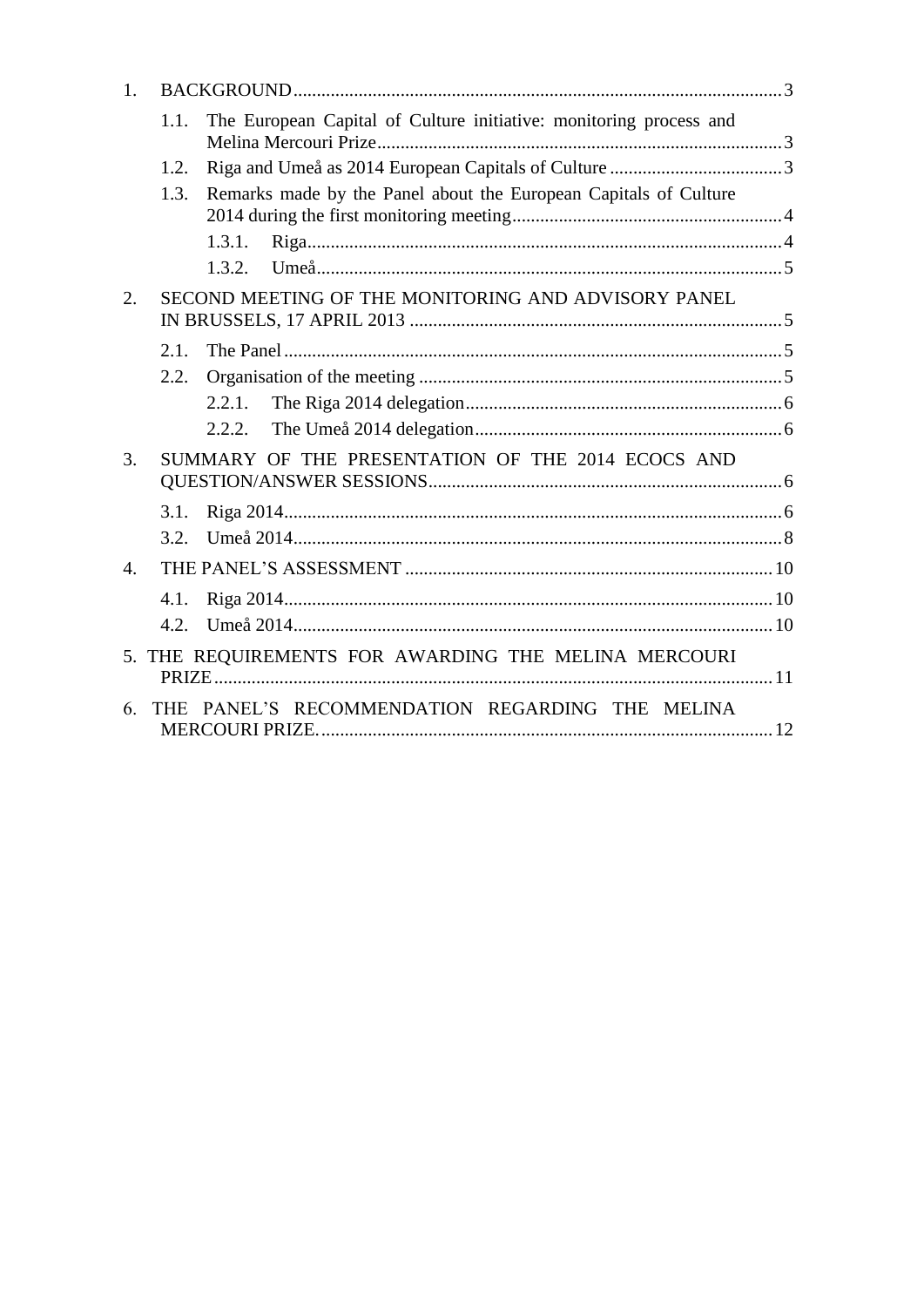This is the report of the monitoring and advisory Panel following the second monitoring and advisory meeting for the 2014 European Capitals of Culture, namely Riga (Latvia) and Umeå (Sweden), which took place in Brussels on 17 April 2013.

## <span id="page-2-0"></span>**1. BACKGROUND**

## <span id="page-2-1"></span>**1.1. The European Capital of Culture initiative: monitoring process and Melina Mercouri Prize**

The European Capitals of Culture (ECOC) initiative is a major European Union action aimed at highlighting the richness and diversity of European cultures and the features they share, as well as promoting greater mutual knowledge and understanding among Europe's citizens. It is governed by Decision  $1622/2006/EC^1$  (hereafter, "the Decision").

In accordance with the Decision, all the cities having held the European Capitals of Culture since 2010 have followed a monitoring process from the moment of their designation to the beginning of the title-year.

The monitoring is carried out under the responsibility of a monitoring and advisory Panel (hereafter, "the Panel"), consisting of seven members designated by the European Institutions. This Panel is convened on two occasions to give advice on, and to take stock of the preparations for the event with a view to helping the cities develop a high quality programme with a strong European dimension.

For the 2014 title, the first monitoring meeting took place on 8 November 2011 and the second, on 17 April 2013.

According to Article 11 of the Decision, on the basis of the report issued by the Panel after its second meeting, a prize in honour of Melina Mercouri shall be awarded to the designated cities by the Commission, provided that they meet the criteria of the action and have implemented the recommendations made by the selection as well as the monitoring and advisory Panels. The prize shall be monetary and amount to 1.5 million Euros for each city. It shall be awarded at the latest three months before the start of the relevant year. It is financed under the European Union's Culture Programme. The requirements for the award of the prize are mentioned in paragraph 5 below.

## <span id="page-2-2"></span>**1.2. Riga and Umeå as 2014 European Capitals of Culture**

In accordance with the Decision, Latvia and Sweden were the two Member States entitled to host a European Capital of Culture in 2014.

The Ministries of Culture of Latvia and Sweden were responsible for the organisation of their respective competition at national level.

 $\overline{a}$ 

 $1$  OJ L 304 of 3.11.2006, p. 1.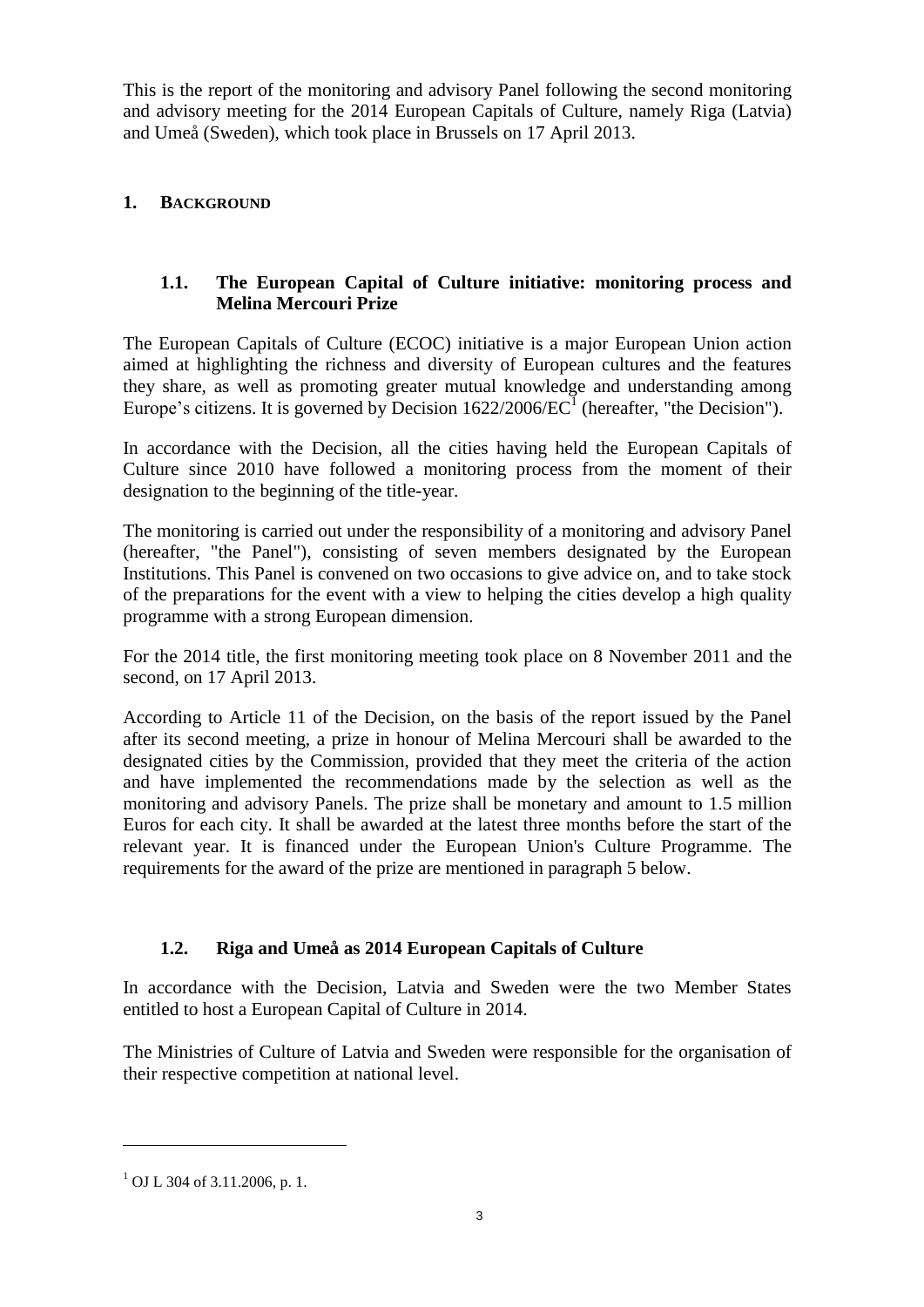The final selection meetings in Latvia and Sweden took place in September 2009 and the Panel recommended respectively Riga and Umeå for the 2014 title.

The final selection reports are available at the following website: [http://ec.europa.eu/culture/our-programmes-and-actions/doc483\\_en.htm.](http://ec.europa.eu/culture/our-programmes-and-actions/doc483_en.htm)

Following the recommendation by the selection Panel, Latvia and Sweden nominated Riga and Umeå and notified the European Parliament, the Council, the Commission and the Committee of the Regions in the autumn 2009.

On the basis of a Commission Recommendation, the EU Council of Ministers of 10 and 11 May 2010 officially designated Riga and Umeå as the 2014 European Capitals of Culture.

#### <span id="page-3-0"></span>**1.3. Remarks made by the Panel about the European Capitals of Culture 2014 during the first monitoring meeting**

This section summarizes remarks made by the Panel during the first monitoring meeting *in November 2011.*

## *1.3.1. Riga*

<span id="page-3-1"></span>The Panel was impressed by the efficient work carried out by a very small team and acknowledged the progress achieved at that time. It however advised to increase quickly the size of the team to cope with the ambitious programme.

Regarding the budget, the Panel was pleased to see that part of the co-funding of the State was confirmed and urged the authorities to make the remaining part and cofinancing by the city available step by step up to 2014. The Panel however expressed its concern regarding the relatively low budget and the uncertainties of securing funding from the private sector including AirBaltic.

Regarding the programme, the Panel asked to see more precise and detailed information on on-going projects in the next report.

The Panel also recommended developing the "European dimension".

It also asked to know more about the view of the team and its strategy for the sustainability of the event beyond 2014.

Concerning the Riga's communication strategy, the Panel emphasised the need to further explain to the city inhabitants how great the opportunity of Riga 2014 could be.

The Panel also stressed the importance of using the ECOC logo in a highly visible manner on all communication material regarding the event.

It also expressed some concerns regarding the use of the name of the town of Sigulda in a misleading way which could generate confusion about the fact that there are only two European Capitals of Culture in 2014, namely Riga and Umeå.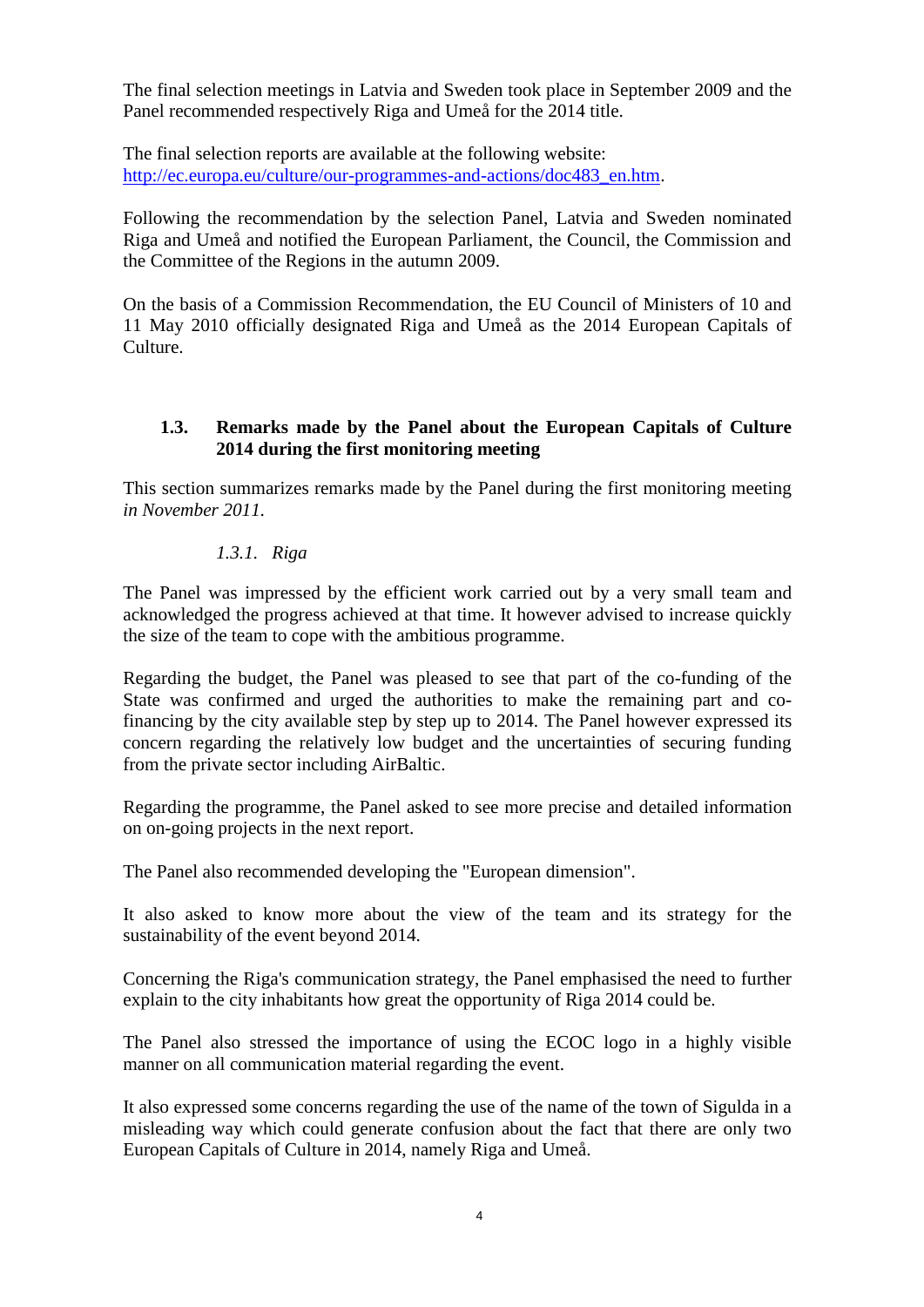#### *1.3.2. Umeå*

<span id="page-4-0"></span>The Panel acknowledged the excellent programme and preparations, and commended the quality and stability of the team.

The Panel was pleased with the role of open source to increase citizen participation and highly appreciated the significant involvement of Sami people.

Regarding the "European dimension", the Panel recommended developing stronger links with Southern and Central Europe. It particularly stressed the importance of finding simple messages capable of tempting visitors to Northern Europe and the event in Umeå and recommended reinforcing and speeding up its media activities.

The Panel had some concerns about funding and asked to be updated on the outcome of the negotiations on regional and national funding.

The Panel also urged the 2014 team to strengthen the marketing strategy of the city so as to convince non-local visitors to come.

The Panel considered it necessary to develop the vision of the sustainability of the event, and asked to be updated on this aspect of the project at the second monitoring meeting.

The Panel also recalled the importance of employing the ECOC logo in a highly visible manner on all communication material regarding the event.

#### <span id="page-4-1"></span>**2. SECOND MEETING OF THE MONITORING AND ADVISORY PANEL IN BRUSSELS, 17 APRIL 2013**

## <span id="page-4-2"></span>**2.1. The Panel**

For the meeting, the Panel was composed of the following members:

- Mr Manfred Gaulhofer and Sir Jeremy Isaacs, appointed by the Commission for the 2011-2013 period;
- Mr Jordi Pardo and Mr Steve Green, appointed by the European Parliament for the 2012-2014 period;
- Ms Anu Kivilo and Mr Norbert Riedl, appointed by the Council for the 2013-2015 period;
- Ms Elisabeth Vitouch, appointed by the Committee of the Regions for the 2013- 2015 period.

The Panel was chaired by Mr Gaulhofer.

## <span id="page-4-3"></span>**2.2. Organisation of the meeting**

The 2014 European Capitals of Culture had been invited by the Panel to answer some questions listed in a "monitoring questionnaire" prior to the meeting. During the meeting,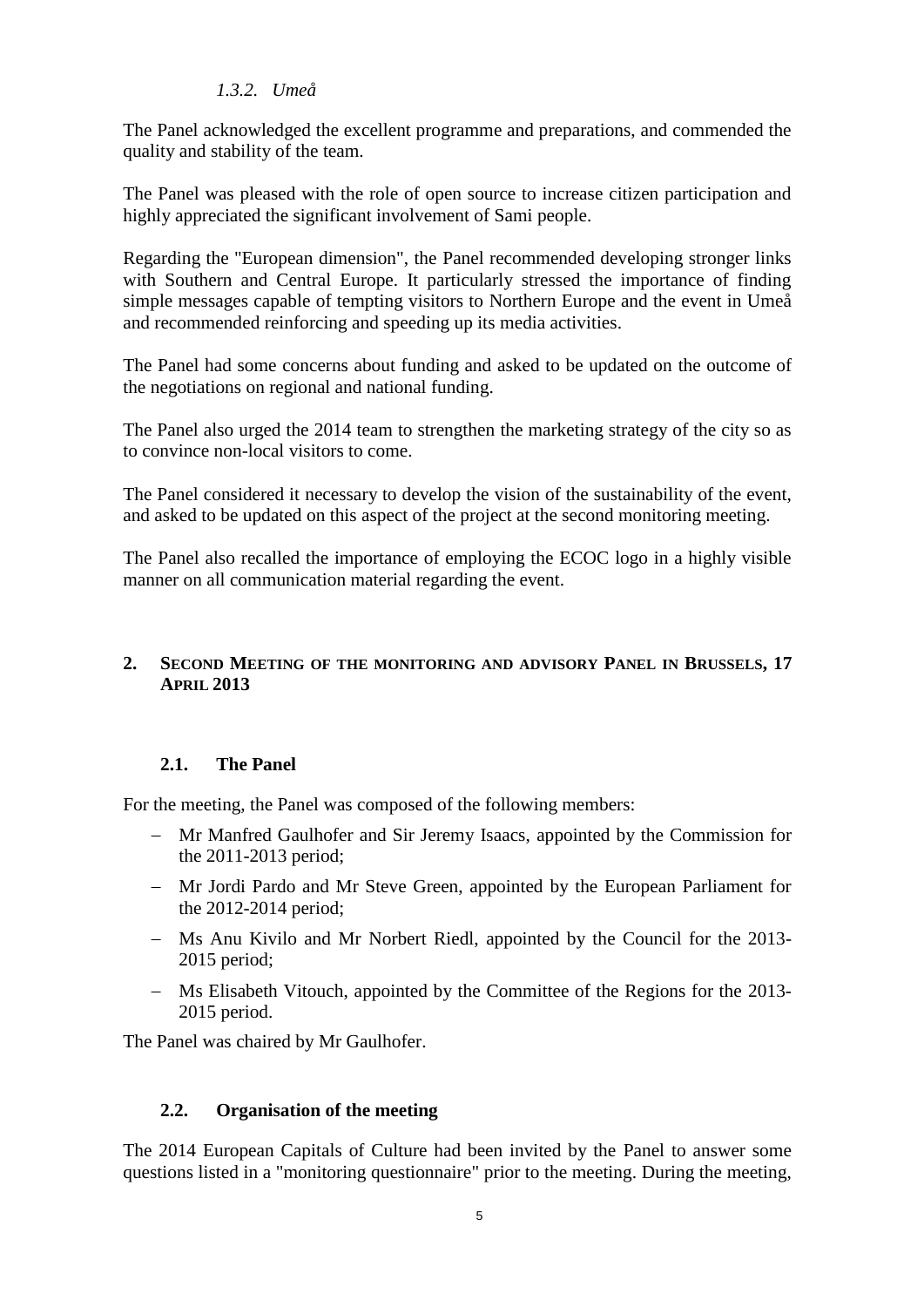the cities were given the opportunity to present the progress achieved, their expectations and any risks for the year, and to answer questions from the Panel members.

The meeting was structured around the following sessions:

- Presentation by representatives from Riga 2014 and question/answer session;
- Presentation by representatives from Umeå 2014 and question/answer session;
- Panel discussion, outlines of the report and conclusions (restricted to Panel members and the Commission as observer)

The following were present from the European Commission, as observers: Ann Branch, Sylvain Pasqua, Vincent Lagarre and Antonio Farrauto (Directorate-General for Education and Culture, Creative Europe – Culture Unit).

<span id="page-5-0"></span>The delegations of the 2014 European Capitals of Culture were composed as follows:

#### *2.2.1. The Riga 2014 delegation*

- Mr Nils Ušakovs, Mayor of Riga
- Ms Iveta Strautina, Head of the Mayor's Office
- Ms Diāna Čivle, Director of Riga 2014
- Ms Aiva Rozenberga, Programme Director of Riga 2014
- Ms Dace Vilsone, Head of the Programme Implementation Unit, Riga 2014
- Ms Vita Timermane-Moora, member of the Artistic Council, Riga 2014 and Representative of the Ministry of Foreign Affairs

Mr Jānis Dripe, Adviser to the Minister of Culture, as observer, in accordance with Article 10.2 of the Decision.

## *2.2.2. The Umeå 2014 delegation*

- <span id="page-5-1"></span>Ms Marie-Louise Rönnmark, Mayor of Umeå, Chair of Umeå 2014 Committee
- Mr Sven-Olov Edvinsson, Vice Chair of Umeå 2014 Committee
- Mr Jan Björinge, General Director, Umeå2014
- Mr Fredrik Lindegren, Artistic Director, Umeå 2014
- Ms Helene Brewer, Head of Administration, Umeå 2014

Mr Benny Marcel, Deputy Director General of the Swedish Arts Council on behalf of the Swedish Ministry of Culture, as observer, in accordance with Article 10.2 of the Decision.

#### <span id="page-5-2"></span>**3. SUMMARY OF THE PRESENTATION OF THE 2014 ECOCS AND QUESTION/ANSWER SESSIONS**

#### <span id="page-5-3"></span>**3.1. Riga 2014**

The Programme Director of the Foundation Riga 2014 introduced the members of the delegation and took this opportunity to underline the stability of the governance and management structures of the project since the bidding stage. She also highlighted the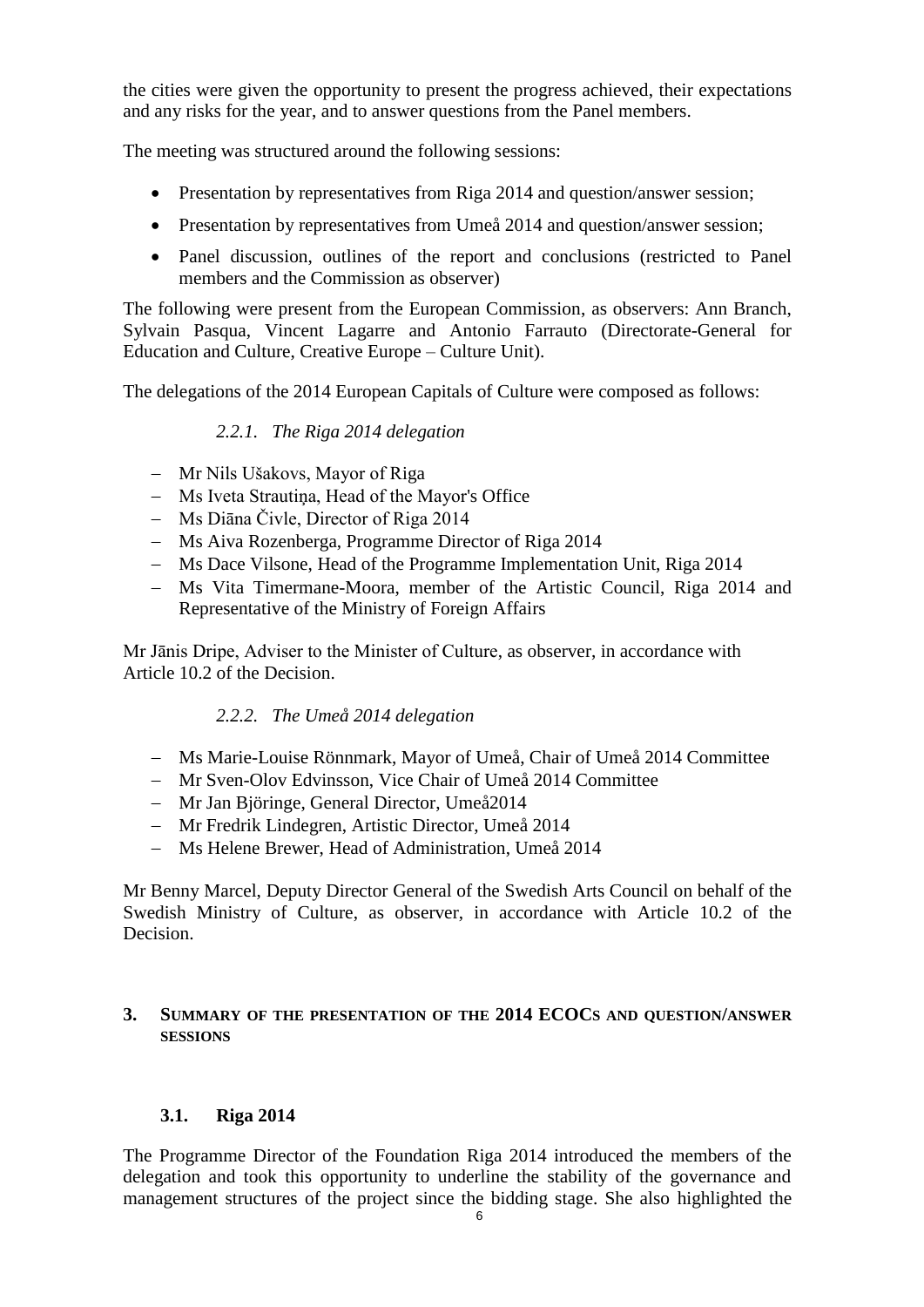increase in the number of staff members up to 16 full time equivalents at the time of the meeting.

The delegation said that the Riga 2014 artistic programme had been released in April with an extensive communication campaign. It is largely in line with the initial bid although minor changes were introduced in order to adapt to the latest trends in Latvian and European cultural life. Under the motto "Force majeure", the programme aims at presenting culture as a major positive force to "change the city and the people for the better and to help us out of a difficult situation". It is divided in six thematic chapters comprising more than two hundred projects, such as concerts, exhibitions, festivals, conferences etc.

The delegation highlighted some flagship projects which they expected to be of particular interest for people from all over Europe and beyond, such as the World Choir Games, the European Film Awards, the "Born in Riga" concert to be broadcasted by the European Broadcasting Union and an exhibition celebrating 500 years of printed books in Europe.

The opening will take place on 17-19 January 2014. The official ceremony will be organised in the Latvian National Opera with the première of Wagner's "Rienzi". One of the key opening events will be a chain of people who will transfer books from the old National Library to the new Library building. The Central Market will also host cultural and artistic celebrations and performances that will bring together people from various social backgrounds who rarely mingle with one another.

As regards the European dimension, the delegation stressed that more than 90% of the artistic programme had a clear European dimension either by bringing common features to the fore such as the "Summer Solstices" project, by treating European themes such as WW1 or by highlighting cultural diversity, for example with a Sami and Liv exhibition or the "Amber Road" project. To develop these and other projects, many partnerships with organisations from other European countries have been set up.

The delegation explained that the Esplanade 2014 was at the heart of its strategy to address the "city and citizens" dimension. This creative information space which opened in 2012 in central Riga's esplanade park will provide citizens with the possibility to engage with and be involved in cultural events. The delegation also mentioned several cultural and social activities involving young people such as a chess competition or the "potatoes opera". The delegation also highlighted the "Yard Working Bees" project where students would be asked to come up with an artistic vision to transform yards in their neighbourhoods and try to implement it with the inhabitants' help. Another aspect regarding the participation of citizens is the volunteering programme which has attracted interest from more than eight hundred people so far.

As regards legacy, the delegation said the Latvian Presidency of the Council of the European Union in 2015 would offer a short-term opportunity to continue some of the projects initiated in 2014. It also mentioned the further development of "Creative Districts" all across the city as well as some major infrastructure projects such as some brownfield regeneration projects. Finally, the Mayor stated that culture was the corner stone of the city strategy to develop tourism in Riga and reinforce its branding at international level. The observer from the Ministry indicated the Latvian target was for the cultural and creative industries to account for 7% of GDP in the future and that the Creative Districts were a key step towards that target.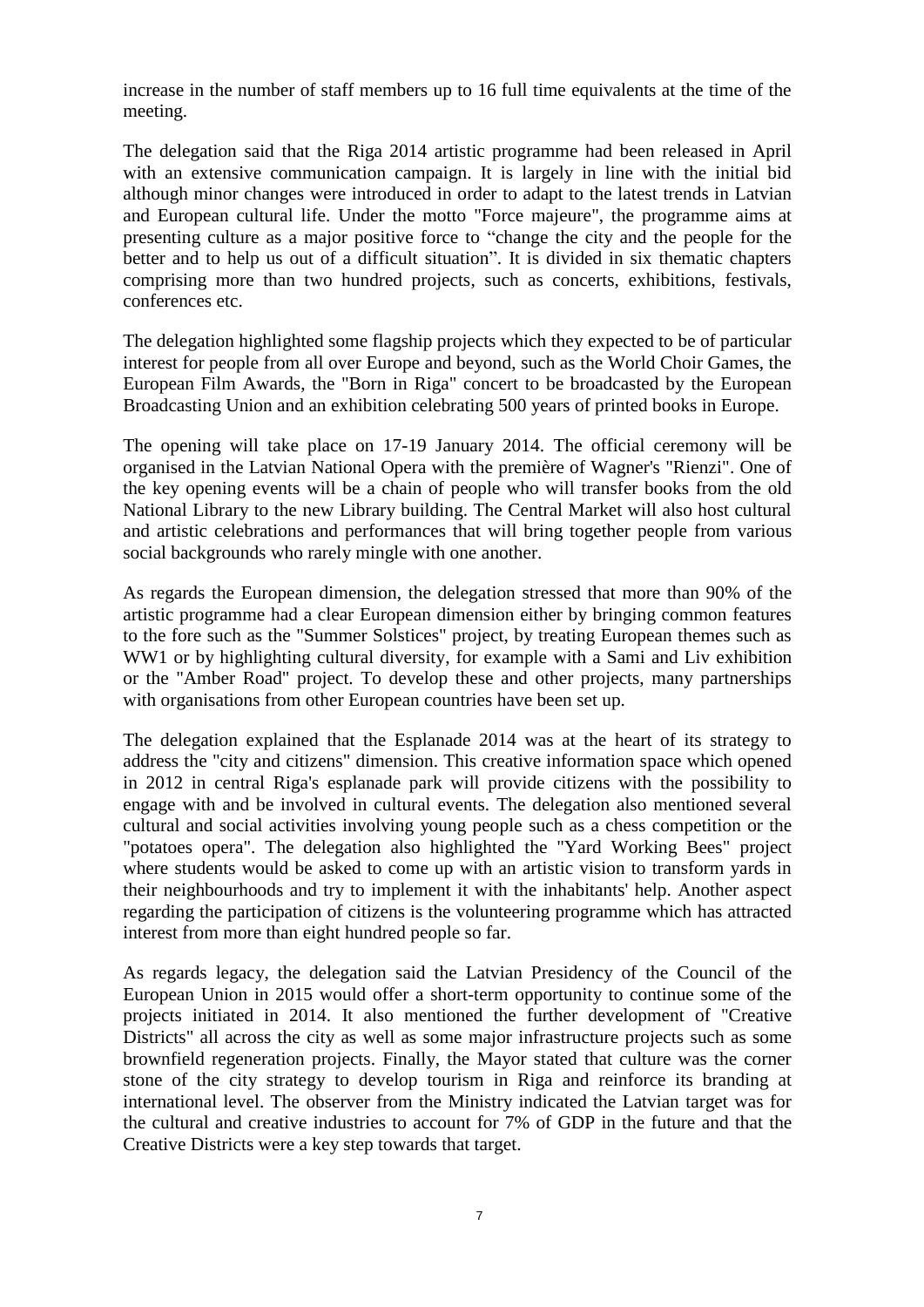Concerning the budget, the delegation highlighted that the city and the State had stuck to their initial commitment. The delegation also indicated that several ministries had committed money to secure additional 3.7 million Euros to cover expenditure related to Riga 2014. The operating budget will amount to 27 million Euros comprising 93% of public funding and 7% coming from the private sector. At the time of the monitoring meeting 85% of the budget was secured. The more important uncertainty is related to private sponsorship as the economic crisis makes it difficult to mobilize businesses. However, the Mayor said the Council was committed to fully compensating Riga 2014 if the sponsorship target was not reached.

As far as communication was concerned, the delegation informed that a new website was being launched, presenting the programme of the year in a highly interactive way and providing visitors with the possibility to create their own personal agenda. Riga also highlighted the role and the good cooperation with the Latvian National Tourism Development Agency as well as with Umeå to promote Riga 2014 at national and international levels.

The delegation also provided the Panel with a reassuring update on the progress of the works on the major cultural infrastructures, in particular the new building of the National Library, the Culture Palace Ziemeļblāzma, the Centre "Wooden Riga Architecture" and the Mikhail Chekhov Riga Russian Theatre.

#### <span id="page-7-0"></span>**3.2. Umeå 2014**

The Chair of Umeå 2014 Committee introduced the members of the delegation and explained that the presentation was to be seen in the wider culture-driven development strategy of the city until 2050.

In this regard, the delegation pointed out the tremendous amount of work that has been done and important milestones achieved so far with the drafting of two successive bid books for the 2014 title-year in 2009, the adoption of a cultural policy programme for the Umeå municipality in 2010 and the recent release of the "programme in the making" document providing insight into the cultural activities to be expected in 2014.

The programme – which is all about "curiosity and passion" – is based on the eight seasons of the Sami calendar, starting with the "Season of Caring" end of January. All along the year, festivals, concerts, sports events and exhibitions will be organised.

The delegation recalled that in accordance with the initial bid the artistic programme for Umeå 2014 paid a special attention to the Northern region of Sweden and especially the Sami culture. Overall, there are around 258 projects planned for 2014, among which 54 are clearly marked as Sami-projects. In this respect, the delegation highlighted that the main objective of this focus was to raise awareness about the Sami people in Sweden and all over Europe and – by extension – reflect on the common challenges local and migrant minorities are going through across Europe.

The delegation also insisted on the open source approach which had been the driving force for the development of the artistic programme since bidding stage. Co-creation is at the centre of this process and allows cultural players and ordinary citizens to contribute and fully participate in the elaboration of the artistic programme. This is a challenging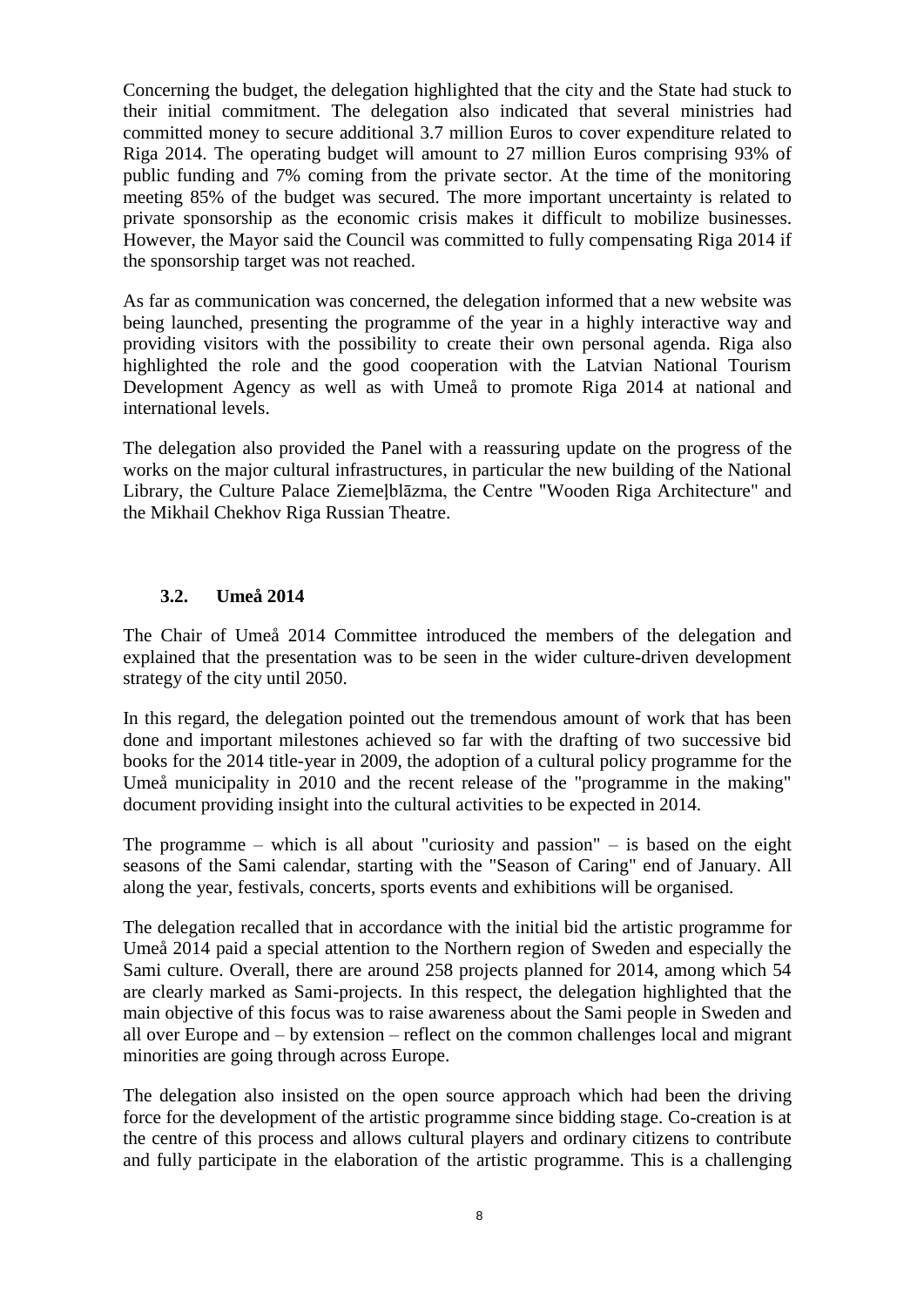and difficult concept to work with, but also a very rewarding one, as it is the best way to increase ownership of the 2014 event among all city inhabitants.

As a concrete output of this approach, the delegation highlighted the so-called "UxU Festival" which will take place during the summer season. Originally this project was awarded a "Cultural Boost" consisting of a relatively small lump sum to further develop promising artistic ideas. In the end it will become one of the flagship initiatives of Umeå 2014. It is a unique example of how the open source process may lead to co-creation both in financial terms and ownership.

The delegation recognized that all the events could not have been implemented in such a collaborative way but insisted that the entire artistic programme would rely on open source to some extent.

The delegation also stressed that the use of the open source approach would be a unique way to ensure the legacy of Umeå 2014 as the co-creation experience created so much enthusiasm that Umeå inhabitants were now willing to sustain this effort far beyond 2014. The delegation added that the title year was planned as an integral part of the development strategy of the city, and would therefore be sustainable from an economic, ecological, cultural and managerial point of view. Another tangible legacy will be a new multi-purpose culture house, "Väven", which will be inaugurated at the end of 2014.

Being asked by the Panel to elaborate on the European dimension of the Umeå 2014 programme, the delegation emphasized the "Caught by [Umeå]" project. This project consists in a road-show through Europe in order to trigger curiosity and interest in Umeå 2014, during which creative people from the cities visited will be invited to reflect on and interpret Umeå and Northern Sweden. The touring event will visit several cities across Europe and will be a unique opportunity to communicate on the event in a very attractive and innovative way. More generally, the open source approach is also a way for the whole of Europe to contribute shaping the cultural programme of Umeå2014.

Other projects such as "Mirror Europe" and "Corners" will also highlight the richness and diversity of European cultures and the features they share, which will in turn facilitate greater mutual acquaintance between European Union citizens.

The delegation also underlined the strong cooperation with the other European Capital of Culture 2014, Riga, on a wide range of aspects from artistic cooperation including in the framework of the "survival kit" project or projects on the Sami and Livonian minorities, to marketing and evaluation.

Regarding the budget, the delegation reported that 78% - as opposed to 29% at the time of the first monitoring 2011 - were now secured for the upcoming year. Therefore, the operating budget already secured would be around 37,2 million Euros compared to a total of 45 million Euro planned for the year.

Finally, the delegation said that it had strengthened its communication and marketing strategy, in particular in partnership with the network of VisitSweden and the ICEHOTEL, and developed a new web site that would function as a hub for communication.

As an overall comment on the state of play of the preparation in Umeå for 2014, the Mayor underlined that right now everybody wanted to be in and was proud of the whole development the city is going through. The delegation added that according to a recent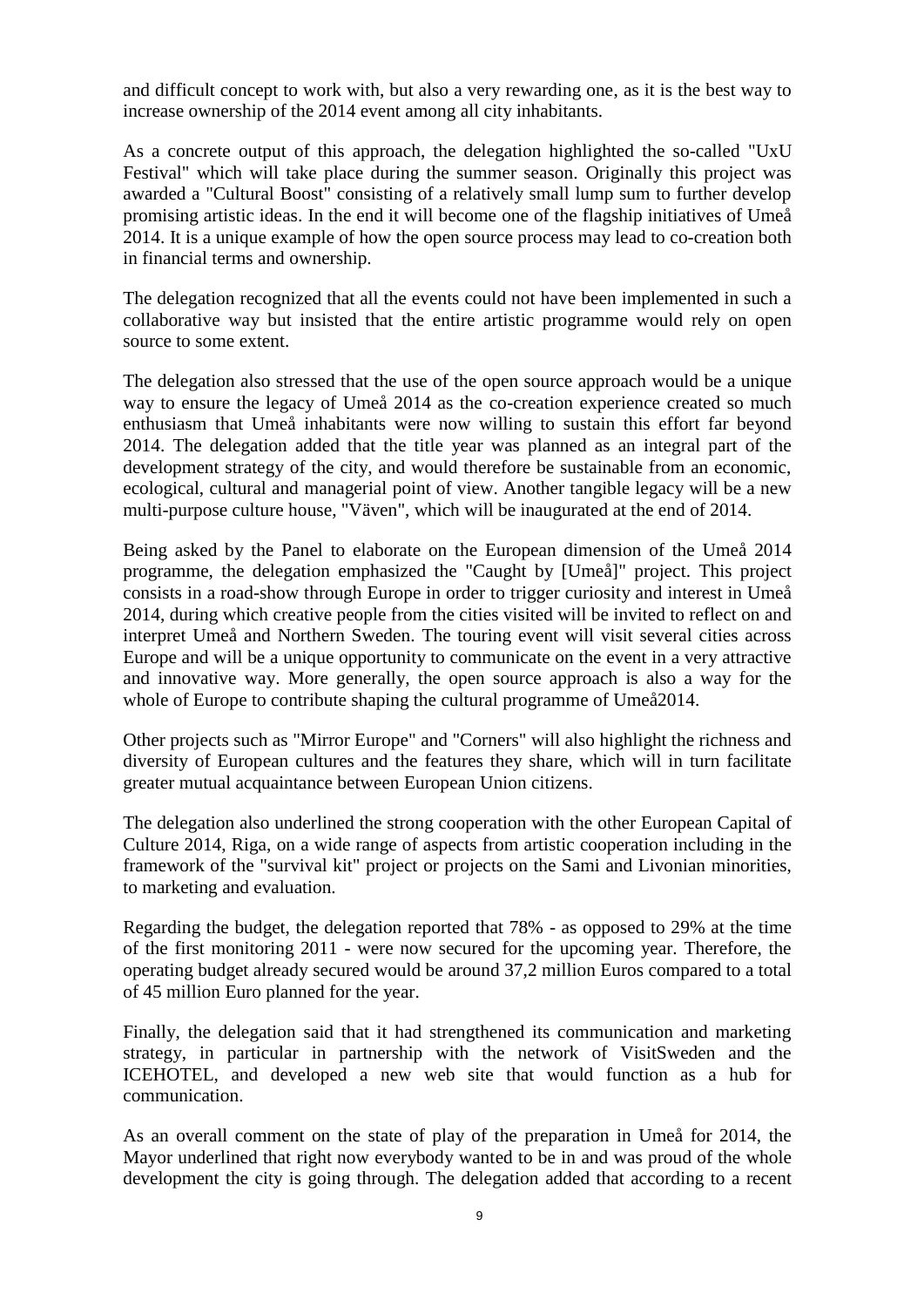Eurostat survey, Umeå was one of the three most rapidly growing cities in Europe and they indicated culture as a driver behind this trend.

#### <span id="page-9-0"></span>**4. THE PANEL'S ASSESSMENT**

#### <span id="page-9-1"></span>**4.1. Riga 2014**

The Panel congratulates Riga 2014 for the work that has been accomplished so far. The Panel particularly appreciates the stability of the governance and management structures of the project since the bidding stage.

The Panel also commends the constant support of the public authorities, especially from the city, which steadily backed up Riga 2014 without calling into question at any time the independence of the team in charge of the artistic programme. The Panel particularly appreciates that the public authorities stuck to their financial commitment and welcomes the Mayor's announcement that the city will compensate any gap in case of a shortage in private sponsorship.

The Panel is therefore confident that Riga 2014 has the potential to be a real success for the city and for Latvia as a whole.

However, the Panel would like to stress the fundamental need to ensure a strong legacy and sustainability based on the momentum created by the 2014 European Capital of Culture and going beyond an increased number of tourists, an improved image or new infrastructures. The Panel recommends that the sustainability (or not) of the enhanced cultural engagement by citizens be included in the evaluation process.

To that effect, the Panel recommends that the city should plan sufficient resources for covering the running costs of the new cultural infrastructures and services as after the ECOC celebration.

In the same way the Panel reminds the city of one of the most appreciated aspects of its initial bid, namely the embedding of Riga 2014 in the "Riga's Cultural strategy 2008- 2025". The Panel notes the welcome link with the one-off events of the Latvian EU Presidency in 2015 but urges the city to keep on implementing this strategy along the lines defined in the bid book, which should result in a sustainable vibrant cultural life and "the development of a quality cultural environment" for the citizens going beyond a succession of one-off large scale cultural events.

#### <span id="page-9-2"></span>**4.2. Umeå 2014**

The Panel congratulates the constant involvement of stakeholders in the development of Umeå 2014 since bidding stage. It also particularly appreciates the stability in the governance and the management structures of the project.

The Panel fully recognizes the potential benefit of the "open source" approach in particular in terms of citizens' active participation in the creative process as well as sustainability. The Panel notes that this is similar to several other approaches to cultural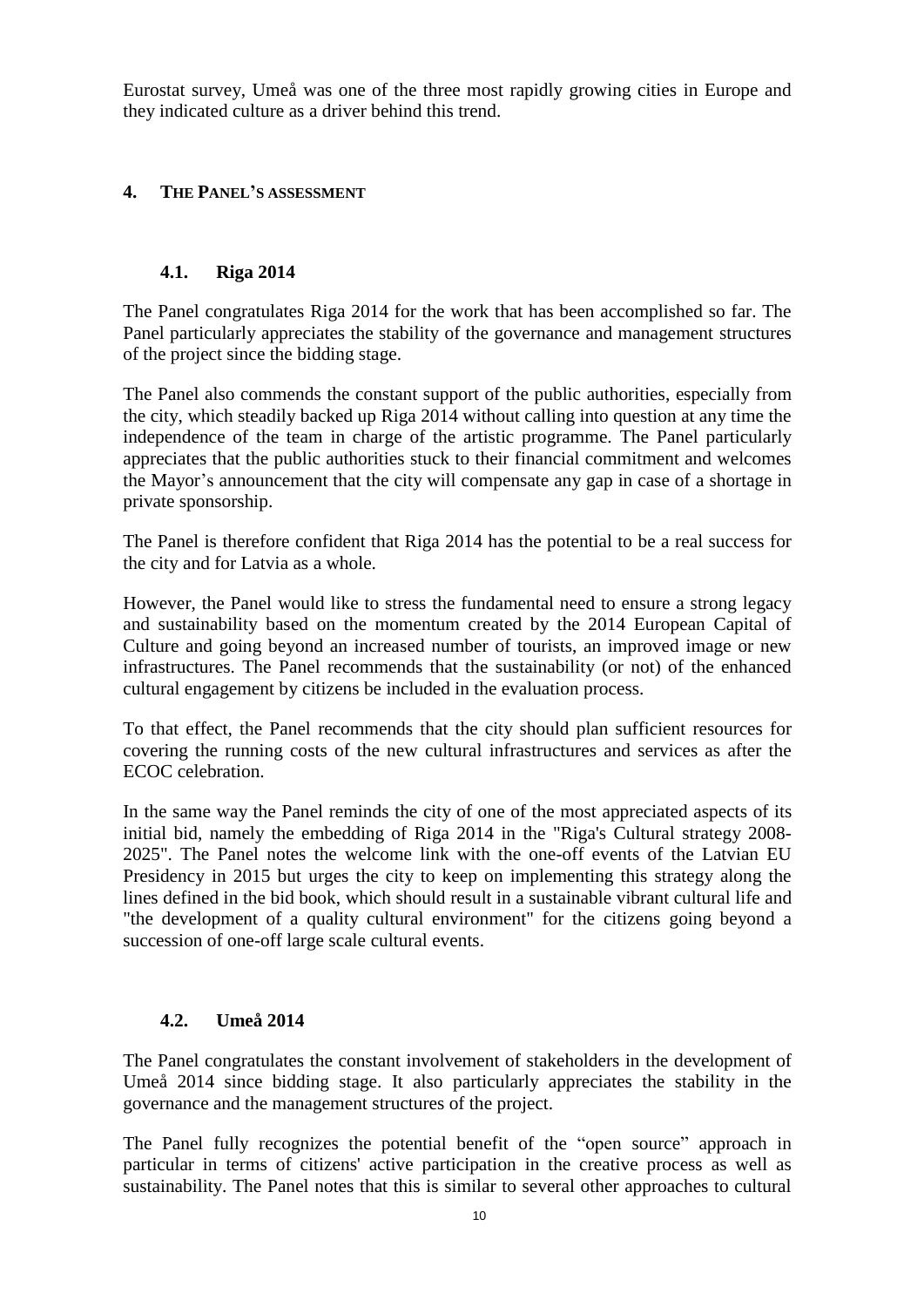programming being adopted by European Capitals of Culture. This is innovative and Umeå has taken it further than other European Capitals of Culture. The Panel encourages Umeå to disseminate and share their practical experiences of the "open source" method by organizing conferences and seminars in 2014 and successive years, as this form of cocreation could be an interesting legacy of Umeå 2014 for future European Capitals of Culture and cities using culture as part of their long term development.

The Panel highly appreciates the commitment of the city to legacy and sustainability in general and is convinced that the city has adopted a very forward looking approach regarding the potential of culture in the long run.

The Panel noted the Cultural Policy for Umeå and the Umeå 2014 marketing plan and considered both as "best practices" example for other cities and European Capitals of Culture.

The Panel welcomes the "Caught by [Umeå]" initiative which might - at least partially address the concerns it raised during the first monitoring meeting as regards the European dimension, and especially the need to reinforce the cooperation with Southern countries and to raise awareness about what will be going on in Umeå 2014 beyond Northern Sweden.

While believing in the potential of the tour organised in the framework of the "Caught by [Umeå]" project in kindling the interest of citizens from all over Europe, the Panel encourages the city to continue working in that direction and intensifying its communication efforts up to 2014 in order to make Umeå 2014 more than just a local success.

On top of its strong focus on northern Swedish thematic lines, the Panel considers that Umeå 2014 should also better highlight the European features of Umeå being the European Capital of Culture 2014 and the European aspects of its programme.

Regarding funding, the Panel notes that a substantial part of the initial planned budget is not secured yet. This should be a priority for the management team and City authorities.

As a conclusion the Panel is confident that Umeå 2014 has the potential to be a successful European Capital of Culture of a very innovative type.

#### <span id="page-10-0"></span>**5. THE REQUIREMENTS FOR AWARDING THE MELINA MERCOURI PRIZE**

On the basis of the report issued by the Panel after its second meeting, a prize in honour of Melina Mercouri shall be awarded to the designated cities by the Commission, on the condition that they meet the criteria laid down in article 4 of the Decision (see below), have fulfilled their commitments and have implemented the recommendations made by the selection as well as the monitoring and advisory Panels. The prize consists of a payment of 1.5 million Euros and shall be awarded in principle three months before the start of the relevant year. It is financed by the European Union's Culture Programme.

Article 4 of the Decision specifies the criteria that the cultural programme shall fulfil. They are subdivided into two categories (the "European dimension" and the "City and citizens").

As regards the "European Dimension", the programme shall: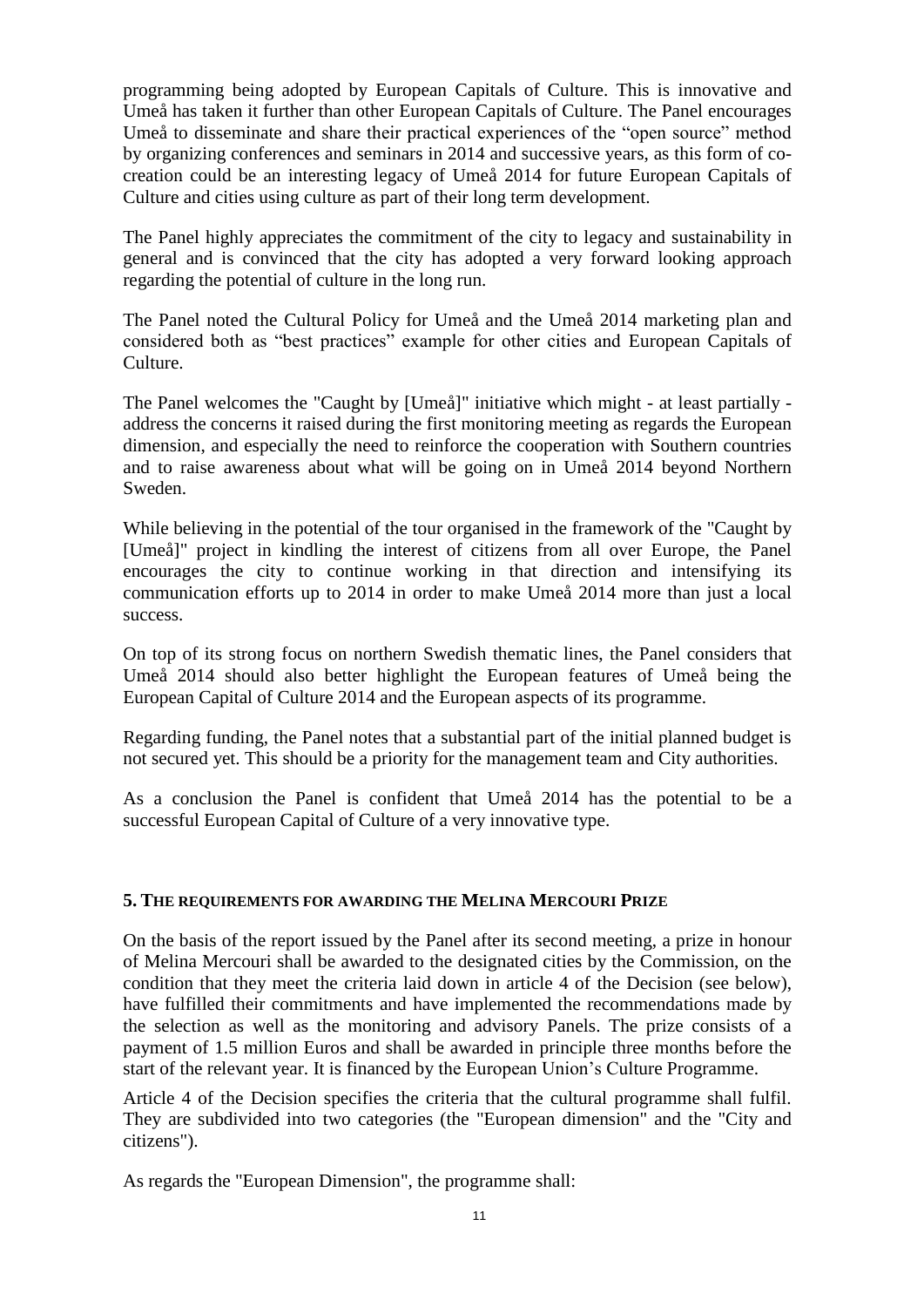- a) foster cooperation between cultural operators, artists and cities from the relevant Member States and other Member States in any cultural sector;
- b) highlight the richness of cultural diversity in Europe;
- c) bring the common aspects of European cultures to the fore.

As regards the "City and citizens", the programme shall:

- a) foster the participation of the citizens living in the city and its surroundings and raise their interest as well as the interest of citizens from abroad;
- b) be sustainable and be an integral part of the long-term cultural and social development of the city.

#### <span id="page-11-0"></span>**6. THE PANEL'S RECOMMENDATION REGARDING THE MELINA MERCOURI PRIZE**

The Panel, in the light of the criteria specified by article 4 of the Decision and on the basis of the information contained in the progress reports it received from Riga and Umeå and of the exchange of views with the delegations during the meeting held on 17 April 2013, recommends the European Commission to award the Melina Mercouri Prize to Riga 2014 and Umeå 2014.

The Panel recommends that both 2014 European Capitals of Culture organise a high profile event when the Melina Mercouri prize is awarded and link the prize to specific elements in their programmes to further enhance the recognition of this programme of the European Union,

In order to further improve the quality and the success of the Capital event, the Panel invites Riga and Umeå to make use of the assessments and recommendations contained in chapter 4 of this report.

| Manfred Gaulhofer (chair) | signed |
|---------------------------|--------|
| (Commission designation)  |        |
| Sir Jeremy Isaacs         | signed |
| (Commission designation)  |        |
| Jordi Pardo               | signed |
| (Parliament nomination)   |        |
| <b>Steve Green</b>        | signed |
| (Parliament nomination)   |        |
| Anu Kivilo                | signed |
| (Council designation)     |        |